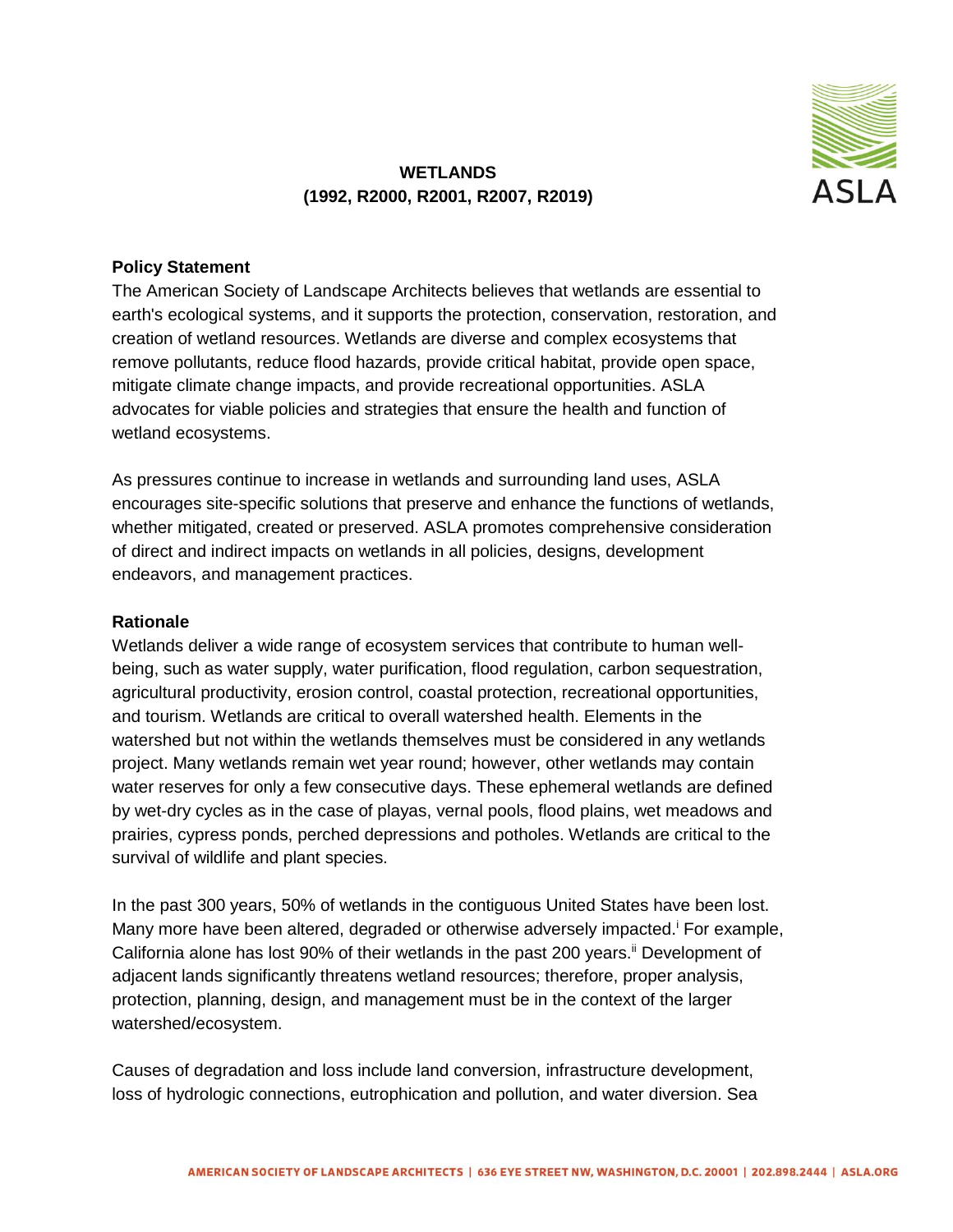

level rise, drainage structures (levees, canals, impoundments, etc.), and invasive species also impact wetlands. Excess nutrient loading and other pollutants lead to serious impacts on human health, plant and animal species, tourism, agriculture, and aquaculture. Health concerns include direct exposure to algae blooms and other toxic elements, nitrates in drinking water, and harmful by-products of water treatment.<sup>iii</sup> U.S. tourism alone loses close to \$1 billion each year, mostly through losses in fishing and boating activities, as a result of water bodies that have been affected by nutrient pollution and harmful algal blooms.<sup>iv</sup> As public awareness and government-issued warnings to avoid toxic areas increase, damages to tourism-related economies, real estate markets, and other economic drivers will increase.

"Mitigation rarely replaces in full the wetland functions that are lost due to permitted impacts."<sup>v</sup> Many land parcels and activities allow exemptions from permit requirements, thus exacerbating degradation and loss. Where mitigation is allowed through construction of replacement wetlands, landscape architects create appropriate solutions that function with and enhance ecological resources. Beyond quantifiable functions, landscape architects also relate their projects to the larger contexts of hydrologic linkages on and off site, site character, and user needs.

Green infrastructure (nature-based solutions) have often been found to be more stable, less expensive to build and maintain, and provide more ecosystems services and other benefits than traditional greywater solutions. Landscape architects have long taken the lead on nature-based solutions that extend cost-benefits through enhanced recreation, additional compatible uses, habitat enhancement and creation, and building upon the sense of place inherent in the local and regional ecosystems.

The Society supports:

- Sound federal and state legislation and policies for wetland protection, conservation, rehabilitation, and enhancement.
- **Increased transparency and accountability of government and private-sector** performance in decisions that affect wetlands.
- Governmental wetlands determination, classification and mitigation processes based on science, not politics.
- **Protection, preservation, and restoration of ephemeral wetlands.**
- Research, monitoring, and dissemination of knowledge to spur creative solutions and ecologically functioning wetlands at a variety of scales and situations.